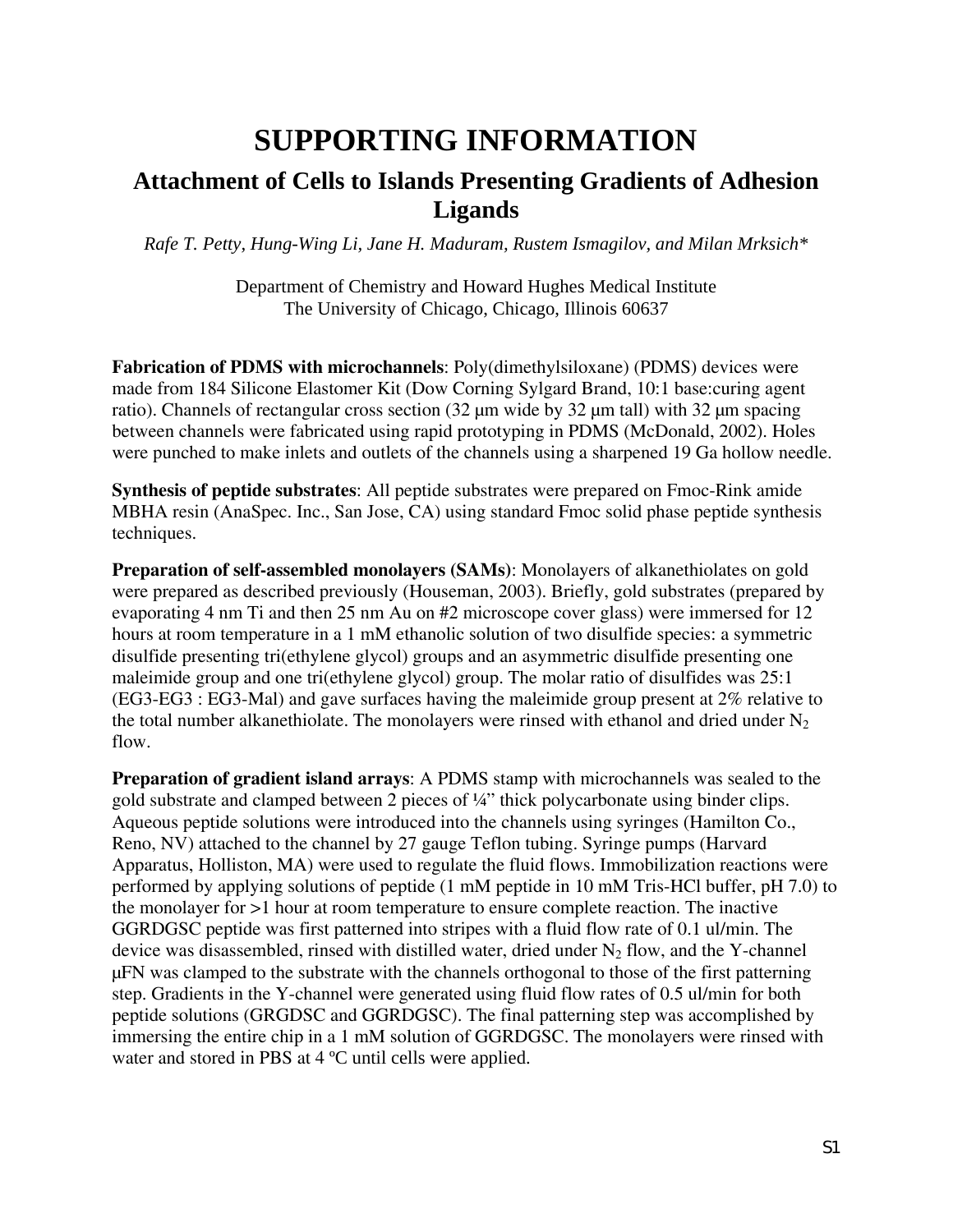**Mass spectrometry**: Monolayers on gold substrates were treated with a solution of 2,4,6 trihydroxyacetophenone (THAP, 10 mg/ml in an acetonitrile (50%) / water (50%) solution), dried and loaded into a Voyager DE-PRO Biospectrometry mass spectrometer (Applied Biosystems, Framingham, MA). A 337 nm nitrogen laser was used as the desorption / ionization source.

## **Gradient Profile**:



We used fluorescence microscopy to characterize both the gradients of soluble reagents in the microfluidic device and the corresponding immobilized gradients of reagents on the monolayer. In these experiments we constructed counter gradients using the RGD peptide and thiolderivatized fluorescein. Figure A shows an example of a confocal fluorescent image of the solution phase gradient profile at the median gradient steepness chosen for cell analysis (the experiment was performed as described in the manuscript). A line scan across the channel shows the distribution of fluorescein across the33 um channel. Note that the decrease in fluorescence on the left side of the channel is due to an edge effect, wherein the spot size of the light used to excite the fluorophore extends outside the channel and therefore averages regions with and without fluorescent reagent. Figure B shows a fluorescent image of the gradient bound to the monolayer, but this time using a wider channel. Because the gold film quenches the fluorescence of immobilized molecules, we transferred the monolayer to a PDMS substrate prior to microscopy, as described in an earlier report (Dillmore, 2004). The process used to 'peel' the monolayer from the gold substrate leads to slight artifacts, which are observed in the image. A line scan is again shown to the right of the image and verifies the presence of the immobilized gradient.

**Cell culture:** B16F10 cells (ATCC, Manassas, Va) were maintained in DMEM (Gibco, Gaithersburg, MD) supplemented with 10% FBS (Gibco, Gaithersburg, MD) and penicillin/streptomycin (Gibco, Gaithersburg, MD). Cells were used in passages 3-10 and seeded